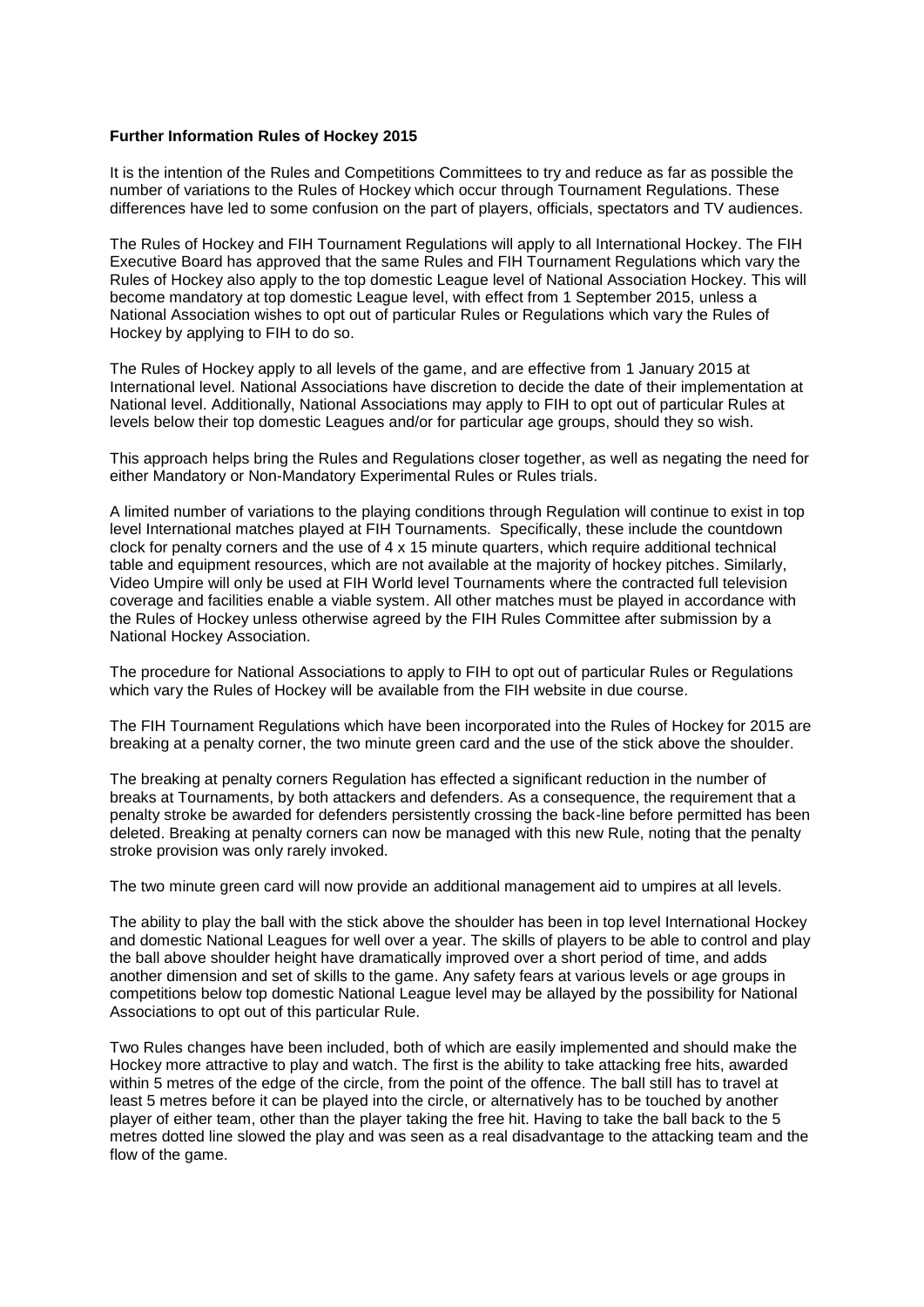The second change concerns the re-start after the ball has unintentionally been played over the backline by a defender or deflected by a goalkeeper or player with goalkeeping privileges, and no goal is scored. Play will now be re-started with the ball on the 23 metres line and in line with where it crossed the back-line. The previous re-start, commonly known as a corner, was seen an inefficient and ineffective re-start with the ball often becoming trapped in the corners of the pitch. Taking the re-start from the 23 metres line opens up the play and gives more passing options.

Another Rules deletion is that of the ability to progress a free hit by up to 10 metres. This has become redundant with the new free hit Rules and the ability to self-pass, while any other misconduct can be managed using other Rules or personal penalties.

There is a slight adjustment to the stick specification, with a maximum length being specified for the first time, which brings this into line with the Indoor Rule and FIH Regulation changes.

There is also a lifting of the ban on certain types of facemasks, in particular those with metal grills, recognising that the primary objective of wearing a facemask to defend a penalty corner should for reasons of safety. Nevertheless players wearing facemasks are not permitted to conduct themselves in a manner which is dangerous to other players by taking advantage of the protective equipment that they wear.

Otherwise, all other changes in this edition of the Rules are clarifications of existing Rules.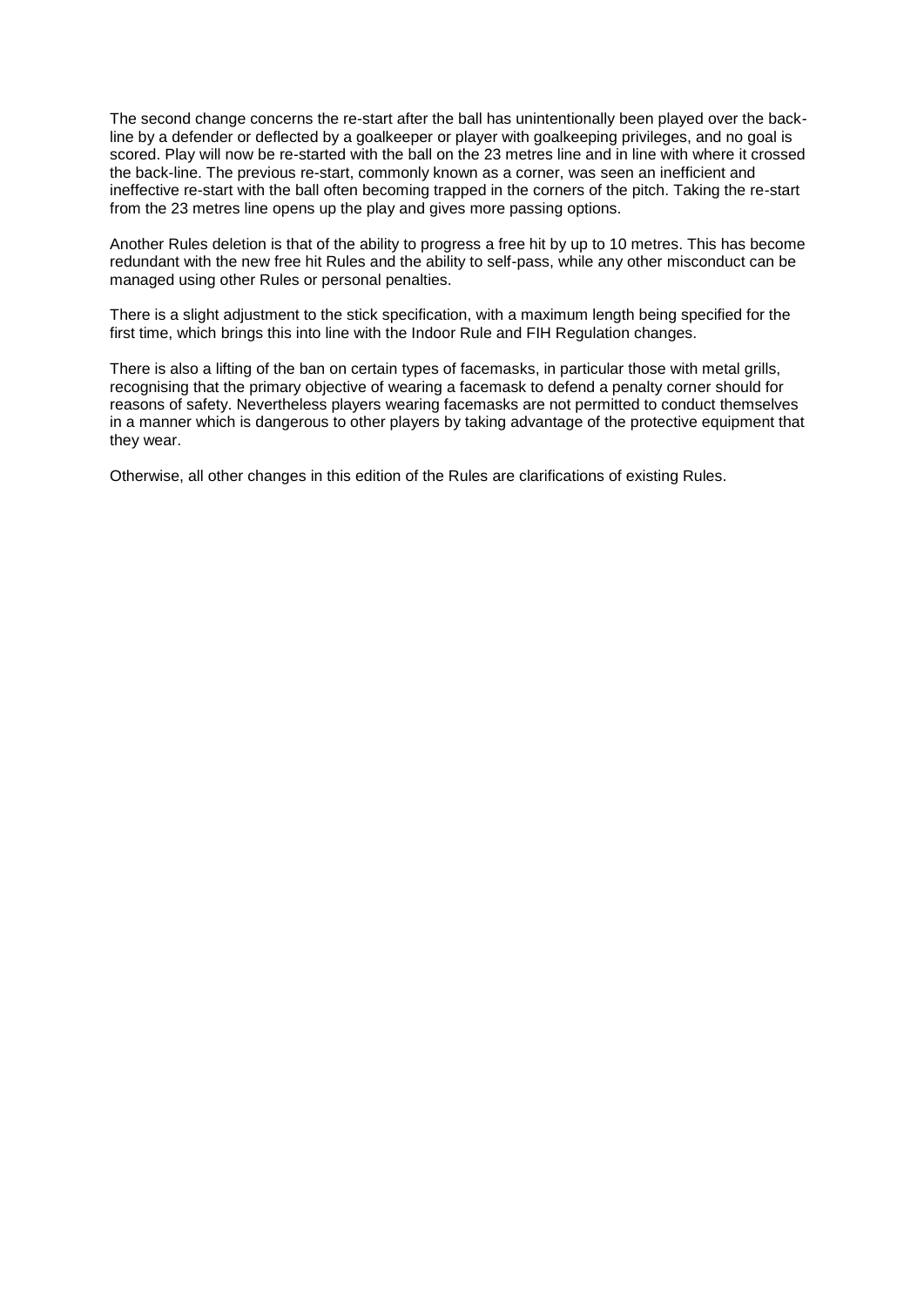The full list of changes to the Rules of Hockey 2015 is as follows: -

i. Date of implementation

The Rules of Hockey 2015 should be effective at International level from 1 January 2015. National Associations have discretion to decide the date of their implementation, depending upon the dates of their 2014-2015 seasons.

- ii. Terminology
	- i. Team maintain the definition of a Team as consisting of a maximum of 16 players, but noting that this could be amended by Regulation to 18 players
	- ii. Hit to be amended to 'Striking or 'slapping' the ball …' with the guidance from page 33 to be moved to this section
- iii. Composition of teams
	- i. Rule 2.1 guidance to be changed *from 'A personal penalty should be awarded …'* to *'A personal penalty may be awarded …*' to take account of teams inadvertently having 12 players on a pitch for a short period of time which does not materially affect the game
	- *ii.* Rule 2.3a last paragraph of guidance to be changed from *'If the goalkeeper or player with goalkeeping privileges is suspended, the offending team plays with one less player' to ' … plays with one fewer player'*
- iv. Players' clothing and equipment
	- i. Rule 4.2 there is a lifting on the ban on certain types of face masks, including those with metal grills, to defend penalty corners. This recognises that the primary objective of wearing a face mask to defend a penalty corner is safety; wearing of face masks which are consistent with the underlying spirit of this guidance should be allowed
- v. Ball outside the field of play
	- i. Rule 7.4b when the ball is played unintentionally by a defender or deflected by a goalkeeper or player with goalkeeping privileges, play will be re-started with the ball on the 23 metres line and in line with where it crossed the back-line and the procedures for taking a free hit will apply. This prevents the ball from being played directly into the circle
- vi. Match and Result
	- *i.* Rule 5.2 guidance to be amended to read *'Information about a shoot-out competition as a way of reaching a result in a drawn match is included in Competition Regulations which are available, if required, from the FIH website'*

# vii. Method of Scoring

i. Rule 8.1 – following the removal of Own Goal, this returns to its previous wording: -

A goal is scored when the ball is played within the circle by an attacker and does not travel outside the circle before completely passing over the goal-line and underneath the cross-bar.

*The ball may be played by a defender or touch their body before or after being played in the circle by an attacker*

- vi. Conduct of play: players
	- i. Rule 9.7 the stick above the shoulder Regulation will be incorporated into the Rules such that 'Players may stop, receive and deflect or play the ball in a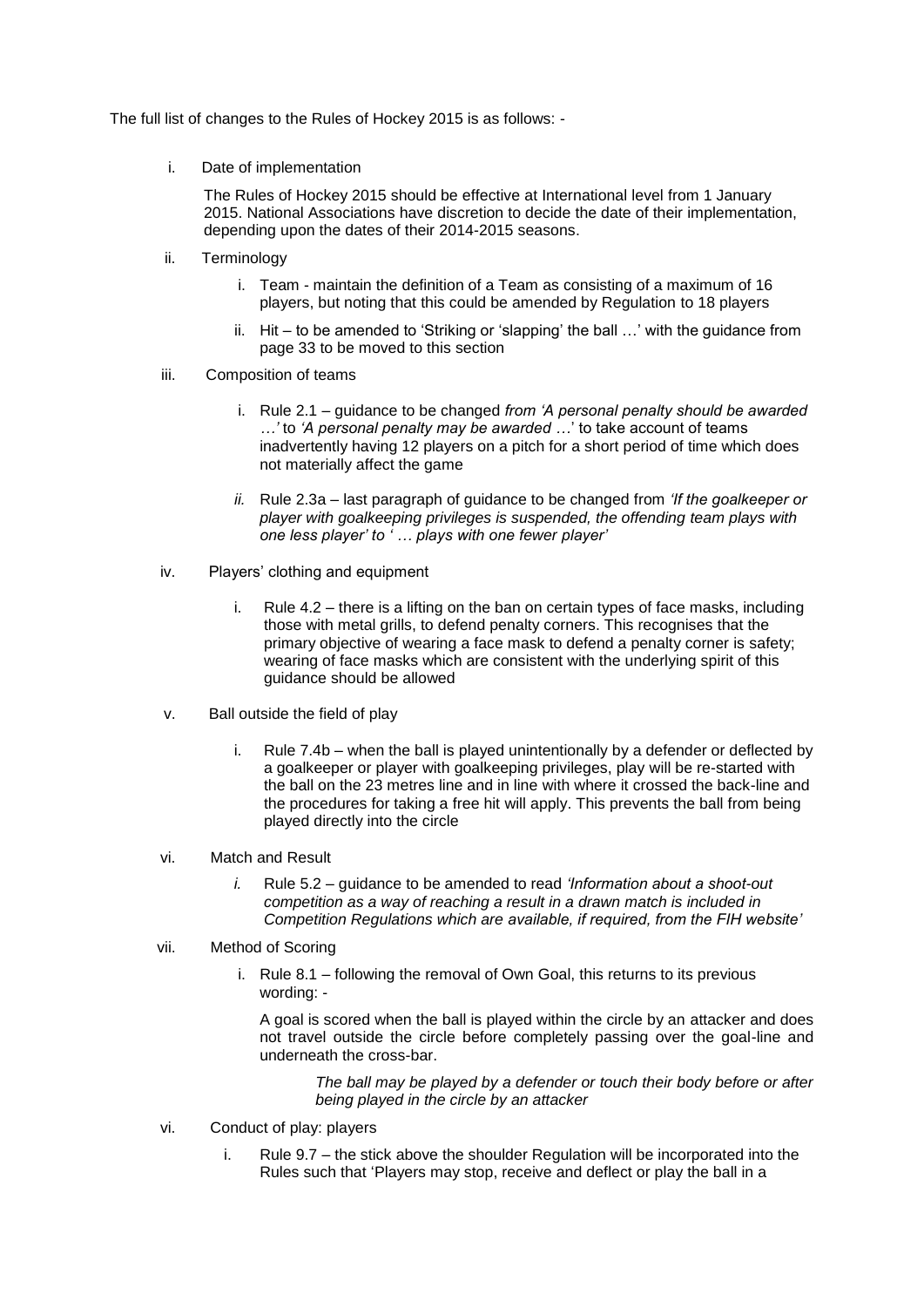controlled manner in any part of the field when the ball is at any height including above the shoulder unless this is dangerous or leads to danger'.

- ii. Rule 9.11 Guidance to be adjusted from '*The player only commits an offence if they voluntarily use their hand, foot or body to play the ball* …' to ''*The player only commits an offence if they gain an advantage …'*
- iii. Rule 9.13 Guidance to be added to emphasise that reckless play, such as sliding tackles, which take an opponent to ground should attract suitable match and personal penalties

### vii. Penalties

- i. Rule 12.1 Guidance that *'If awarding a penalty is not an advantage to the team which did not break the Rules play must continue'* is deleted, since it does not add anything to the Rule
- ii. Rule 12.4c given that the Regulation concerning Breaking the line at Penalty Corners will be adopted as a Rule, the requirement that a penalty stroke is awarded 'for defenders persistently crossing the back-line before permitted during the taking of penalty corners' is deleted. Breaking at Penalty Corners can now be managed using other Rules, noting that the penalty stroke provision was only very rarely invoked
- iii. Rule 12.5 the provision, if there is another offence or misconduct before the awarded penalty has been taken, to progress a free hit by up to 10 metres is deleted. This has become redundant with the new Free Hit Rules and the ability to self-pass, whilst any other offence or misconduct can be managed using the other provisions in Rules 12.5b, c and d, and/or Rule 14 Personal penalties.

#### viii. Procedure for taking penalties

- i. Rule 13.1b is deleted, and attacking free hits awarded within 5 metres of the circle will now be taken from the point of the offence.
- ii. Rule 13.3h the Rule that 'until the ball has been played, no attacker other than the one taking the push or hit from the back-line is permitted to enter the circle and no defender is permitted to cross the centre-line or back-line' will be supplemented by the adoption of the Breaking at a Penalty Corner Regulation as a Rule
- iii. Rule 13.3k the guidance regarding 'slap' hitting is deleted and inserted in the terminology section
- iv. Rules 13.7b, 13.7c, 13.7d, 13.7e and 13.7f to be adjusted for the Breaking at a Penalty Corner Regulation
- vi. Rule 13.10d the guidance that '*if the player defending the stroke prevents a goal being scored but moves either foot before the ball has been played, this player must be warned (green card) and for any subsequent offence must be suspended (yellow card)*' is amended to '*if the player defending the stroke prevents a goal being scored but moves either foot before the ball has been played, this player may be awarded a personal penalty and for any subsequent offence must be suspended'*

### ix. Personal penalties

i. Rule 14.1b – the Regulation that a green card indicates a temporary suspension of two minutes of playing time is adopted as a Rule